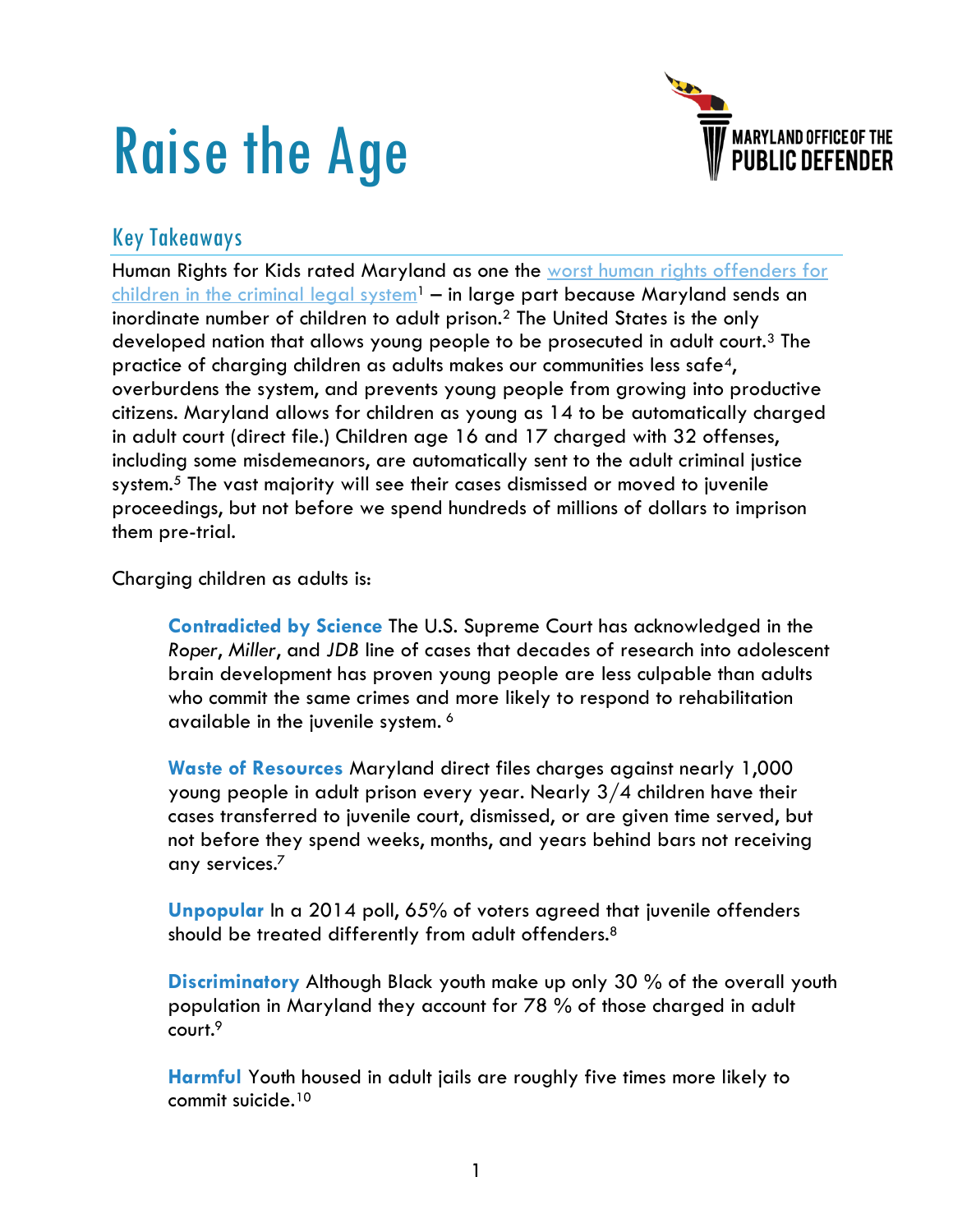

Charging children as adults has proven to be an abject policy failure. Youth who are prosecuted in the adult system are 34%

more likely to recidivate and with more violent offenses than those whose cases are handled in the juvenile system.<sup>11</sup> Youth sentenced as adults carry their criminal record their whole life, diminishing their chances to find jobs, access decent housing, obtain student loans, go to college, or join the military.

Since 2015, more than one-third of states have taken legislative action, executive action or both to limit the number of juvenile offenders who are exposed to adult court or adult incarceration facilities.<sup>12</sup> Prosecuting children in adult court is not achieving its goal of reducing recidivism or making Marylanders safer. In fact, sentencing children in adult court has generally resulted in increased arrest for subsequent crimes, including violent crime, when compared with those children whose cases were handled in the juvenile justice system.<sup>13</sup>

### What Maryland Has

Maryland has two mechanisms that cause children to be prosecuted in adult criminal court: waiver and transfer. Waiver is when a case begins in Juvenile Court and a prosecutor requests the case be moved to adult court. A hearing is conducted and a judge can decide to deny or grant the request. Direct file is when a child as young as 14 is charged with one of 33 crimes that are statutorily excluded from juvenile court.<sup>14</sup> Most children automatically charged as adults are eligible to be transferred<sup>15</sup> to Juvenile Court if the defendant requests it and a judge grants the request. However, 16 and 17 year olds charged with one of four offenses<sup>16</sup> are not eligible for transfer.

Between FY2017-2019 2,421 children were automatically charged as adults in Maryland<sup>17</sup> and 220 were waived to adult court<sup>18</sup>. In the last three fiscal years, 711 children were sentenced as adults for offenses tracked by the Maryland State Commission on Criminal Sentencing Policy, 15 of those children received life sentences.<sup>19</sup>

An analysis done by the Abell Foundation found that for children charged as adults in Baltimore City, "only 12 percent of all juveniles who had their cases resolved in adult court received a sentence of jail time in excess of their time served pretrial." Nearly half (46%) of children charged as adults in Baltimore between 2012-2017 had their cases dismissed (nolle pros, stet, dismissed, or found not guilty.) Compare that to young people who had their cases transferred to the juvenile system – where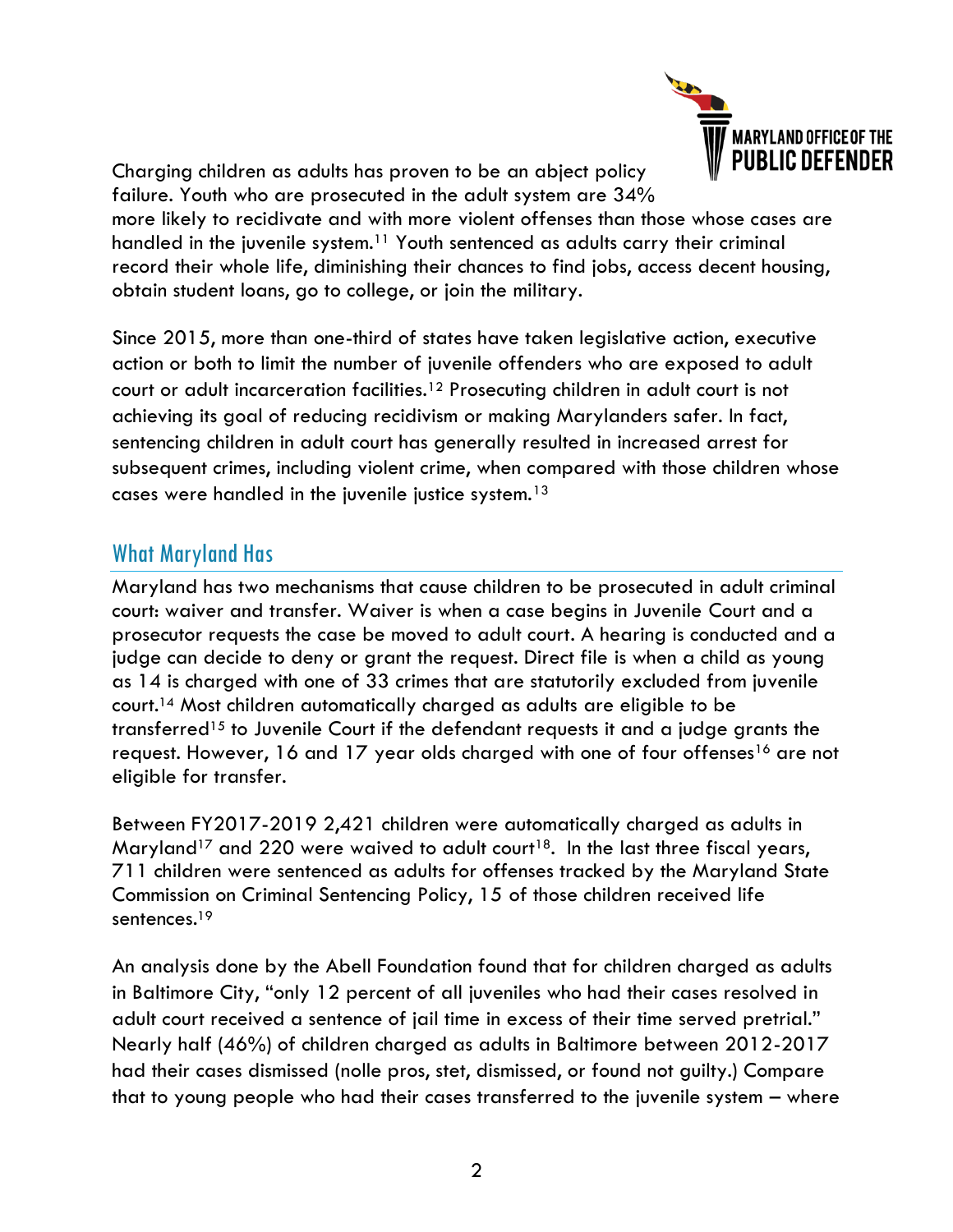70% of young people were either committed for placement or put on probation. This is not a new phenomenon. A study by the Community Law in Action (CLIA) Just Kids project found that 70% of children charged as adults had their cases dismissed or sent back to juvenile court prior to 2014.<sup>20</sup>



In the past five years, children charged as adults in Maryland have spent almost a million days behind bars pre-transfer hearing at a cost of between \$100-1000 per day. Three-fourths of those children will be moved to the juvenile system, their cases dismissed, or be given time served. Raising the age of juvenile jurisdiction is not only better policy, it will save the State hundreds of millions of dollars.

# What Works

Charging youth as adults is a legacy of the outdated "tough on crime" policy approach that imagined young people of color as "Super predators" incapable of rehabilitation. These racist, operationalized into law, have caused incalculable harm to generations of Maryland's youth, families, and communities — particularly communities of color.

Numerous national studies have categorically shown sentencing children in adult court increases recidivism, and therefore does not promote public safety. In fact, the United States Center for Disease Control concluded the policies of charging children as adults "have generally resulted in increased arrest for subsequent crimes, including violent crime, among juveniles who were transferred [to the adult criminal system] compared with those retained in the juvenile justice system." <sup>21</sup> Six largescale studies have all found greater overall recidivism rates among juveniles who were prosecuted as adults.<sup>22</sup> These poor outcomes are attributable to a variety of causes, including the direct and indirect effects of criminal conviction on the life chances of transferred youth, the lack of access to rehabilitative resources in the adult corrections system, and the hazards of association with older criminal "mentors".<sup>23</sup>

Sentencing children in adult court doesn't work to reduce recidivism because it fails to provide youth with age-appropriate rehabilitative treatment that will allow them to lead productive lives post-incarceration. Adult corrections personnel lack the specialized training to meet the educational and mental health needs of young people and cannot provide the necessary programs, classes or activities to address their rehabilitative potential. <sup>24</sup> The overall recidivism rates for Maryland are approximately 40%25; as compared to the 20% re-incarceration rate for children released from DJS programs.26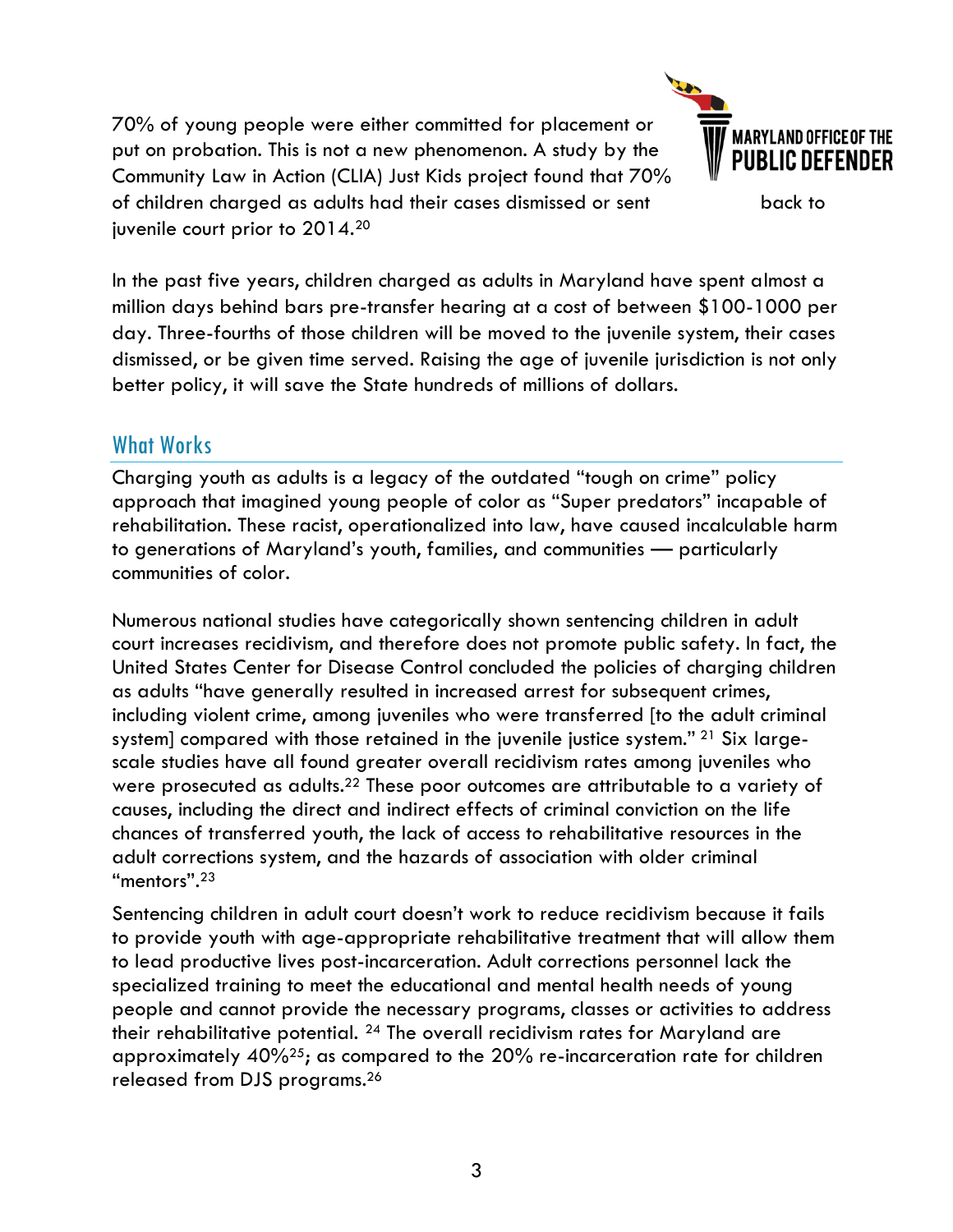Although, theoretically, Maryland's law favors housing children detained pending transfer hearings in juvenile facilities, in practice the exception to the rule is so broad that many children are still being detained in adult facilities. The most recent data is



for 2016, and in that year 641 children were admitted to adult detention centers.<sup>27</sup> The majority those children were detained in Baltimore City, Baltimore County, Montgomery County and Prince George's County. Because adult jails are not equipped to handle child inmates they often place children in solitary confinement as "protective custody". Solitary confinement has been shown repeatedly to increase suicidality and poorer outcomes in general, $28$  causing the American Psychological Association to call the practice unconscionable, dangerous, and inconsistent with best practices to such a degree as may constitute cruel and unusual punishment.<sup>29</sup>

Children held in adult facilities are in much greater danger than adults. Children are five times more likely to be sexually assaulted, and almost twice as likely to be attacked with a weapon by inmates or beaten by staff.<sup>30</sup> "Even though adolescents represent only a small proportion of inmates in adult facilities, in 2005, 21 percent of all victims of substantiated incidents of inmate-on-inmate sexual violence in jails were juveniles younger than age 18."31 Adolescents are also far more likely to be psychologically affected by the confinement and restrictions imposed than their adult counterparts and are thus far more likely to commit suicide; according to one report, youth in adult facilities were eight times more likely to commit suicide than those held in the juvenile justice system. <sup>32</sup>

Barriers to success and recidivism rates are well documented, and were recently outlined as part of Maryland's Justice Reinvestment Act.<sup>33</sup> The collateral consequences of being sentenced in adult court are the for children as for adults. Unique to children is that these adult collateral consequences begin before the child has reached adulthood and stem from acts committed before they were fully able to anticipate and understand the long-term consequences of those acts.

#### Recommendations

- 1. Raise the age of juvenile court jurisdiction
	- a. Ban waiver for children under the age of 14.
	- b. Eliminate direct file for all 14 and15 year-old children.
	- c. Eliminate direct file for 16 & 17-year-old children.
- 2. Restrict waiver to young people 16 or older.
- 3. Collect and publish sentencing data regarding children charged as adults, in addition to disaggregated data on racial, ethnic, and gender of children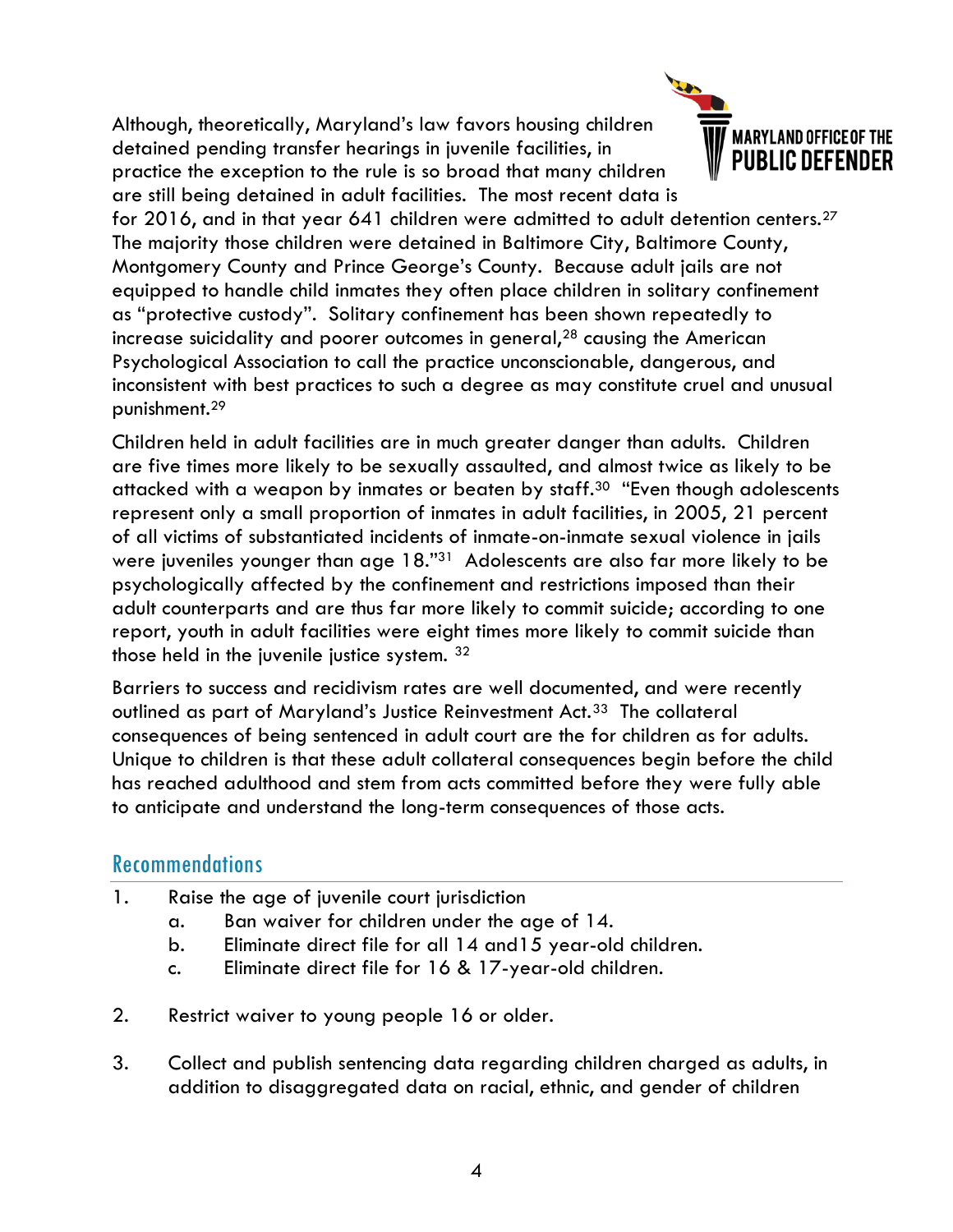charged, tried, and convicted as adults. Update HB 943 (2002) to collect all necessary data on youth charged as adults. Require GOCCP to report:



- a. Racial and ethnic disparities in the filing of waiver petitions;
- b. Racial and ethnic disparities in direct file charges;
- c. Racial and ethnic disparities in sentencing of children in adult court;
- d. Racial and ethnic disparities in charging;
- e. Track and report non-exclusionary offenses involved in every waiver;
- f. Track and report between how many children are charged with Murder 1st degree, Murder 2<sup>nd</sup> degree, & Attempt (currently not distinguished in reporting.)
- g. Track and distinguish between degree of Rape and Sex Offense in reporting data. (Currently not distinguished in reporting.)
- h. Track and report what "handgun possession" each child is charged with. (currently not distinguished in reporting.)
- i. Cross tabulate and disaggregate all data by race, gender, and jurisdiction.
- 4. Place burden of proof on the state at transfer hearings.
- 5. Allow transfer to juvenile court for all offenses, including those carrying a life sentence.
- 6. Permit transfer at sentencing where the child was acquitted of the charge carrying a life sentence, but convicted of a crime which was statutorily excluded as well as for those for which it was not.
- 7. Requires Judges presiding over Waiver and Transfer Hearings to attend additional yearly training regarding adolescent development and evidence based best practices for rehabilitating children.
- 8. Require DJS to strengthen services provided it to emerging adults (ages 17- 20.)

## Literature Review

Beyer, M., *Experts for Juveniles At Risk of Adult Sentences*, in P. Puritz, A. Capozello, & W. Shang (Eds.), MORE THAN MEETS THE EYE: RETHINKING ASSESSMENT COMPETENCY AND SENTENCING FOR A HARSHER ERA OF JUVENILE JUSTICES (Washington, DC: American Bar Association Juvenile Justice Center) (1997)

CAMPAIGN FOR YOUTH JUSTICE, JAILING JUVENILES: THE DANGERS OF INCARCERATING YOUTH IN ADULT JAILS IN AMERICA 10 (2007).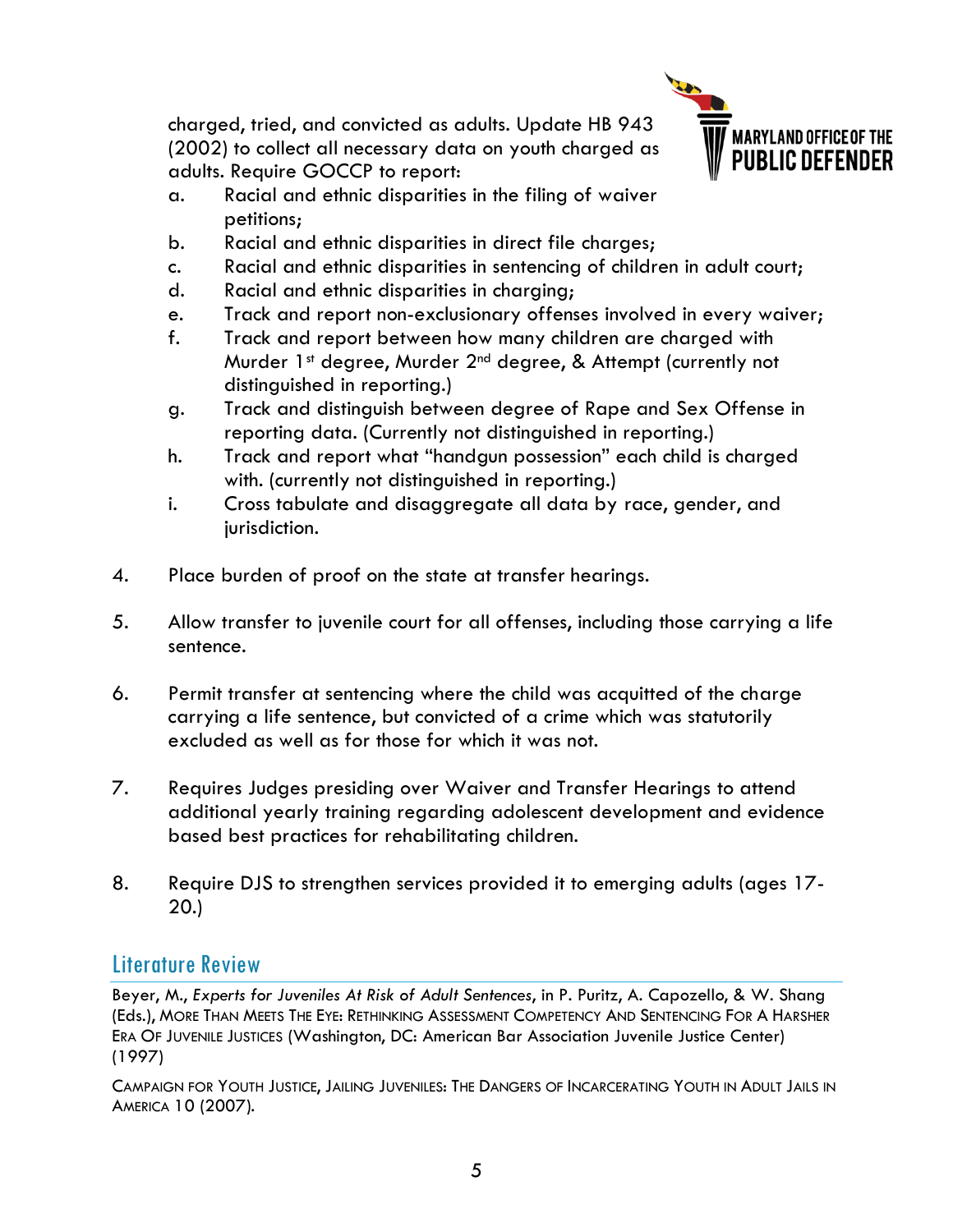Richard E. Redding, *Juvenile Transfer Laws: An Effective Deterrent to Delinquency?, Juvenile Justice Bulletin* (Office of Juvenile Justice and Delinquency Prevention) (June 2010).



Edward P. Mulvey and Carol A. Schubert, *Transfer of Juveniles to Adult Court: Effects of a Broad Policy in One Court*., JUVENILE JUSTICE BULLETIN, WASHINGTON, D.C. OFFICE OF JUVENILE JUSTICE AND DELINQUENCY PREVENTION, December 2012.

Robert Hahn, et al. *Effects on Violence of Laws and Policies Facilitating the Transfer of Youth from the Juvenile to the Adult Justice System,* MORBIDITY AND MORTALITY WEEKLY REPORT, Vol 56, No:RR9, Nov. 2007.

Patrick Griffin, et al, *Trying Juveniles as Adults: An Analysis of State Transfer Laws and Reporting*, Sept. 2011, 1, 8 JUVENILE JUSTICE BULLETIN, WASHINGTON, D.C., OFFICE OF JUVENILE JUSTICE AND DELINQUENCY PREVENTION

Campaign for Youth Justice, The Consequences Aren't Minor: The Impact of Trying Youth as Adults and Strategies for Reform 6-7 (2007

*Different from Adults: An Updated Analysis of Juvenile Transfer and Blended Sentencing Laws With Recommendations for Reform*, National Center for Juvenile Justice and Models for Change (2008).

Fred Cheesman, *A Decade of NCSC Research on Blended Sentencing of Juvenile Offenders: What Have We Learned About Who Gets a Second Chance?,* National Center For State Courts, Future Trends in State Courts (2011).

Josh Weber, Michael Umpierre, and Shay Bilchik, *Transforming Juvenile Justice Systems to Improve Public Safety and Youth Outcomes* (Washington, DC: Georgetown University Center for Juvenile Justice Reform, 2018).

Elizabeth Seigle, Nastassia Walsh, and Josh Weber*, Core Principles for Reducing Recidivism and Improving Other Outcomes for Youth in the Juvenile Justice System (New York: Council of State* Governments Justice Center, 2014).

National Academies of Sciences, Engineering, and Medicine. 2019. *The Promise of Adolescence: Realizing Opportunity for all Youth.* Washington, DC: The National Academies Press. https://doi.org/10.17226/25388.

<sup>1</sup> Human Rights for Kids, National State Ratings Report, Nov. 2020.

<https://humanrightsforkids.org/publication/2020-national-state-ratings-report/> (he HRFK National State Ratings Report examines **12 categories** of law that are vital to establishing a basic legal framework to protect the human rights of kids in the criminal justice system. These categories cover four main areas, including, (1) entrance into the juvenile and criminal justice systems, (2) the treatment of children as adults, (3) conditions of confinement, and (4) release and social reintegration of child offenders. The purpose of the report is to help educate the public and public policymakers on what reforms need to take place in order to better align our laws with human rights principles, including those found in the U.N. Convention on the Rights of the Child and the International Covenant on Civil and Political Rights. The report also aims to inspire policy change by uplifting and celebrating the states that are doing well, while holding states that aren't doing well accountable for their unjust laws.)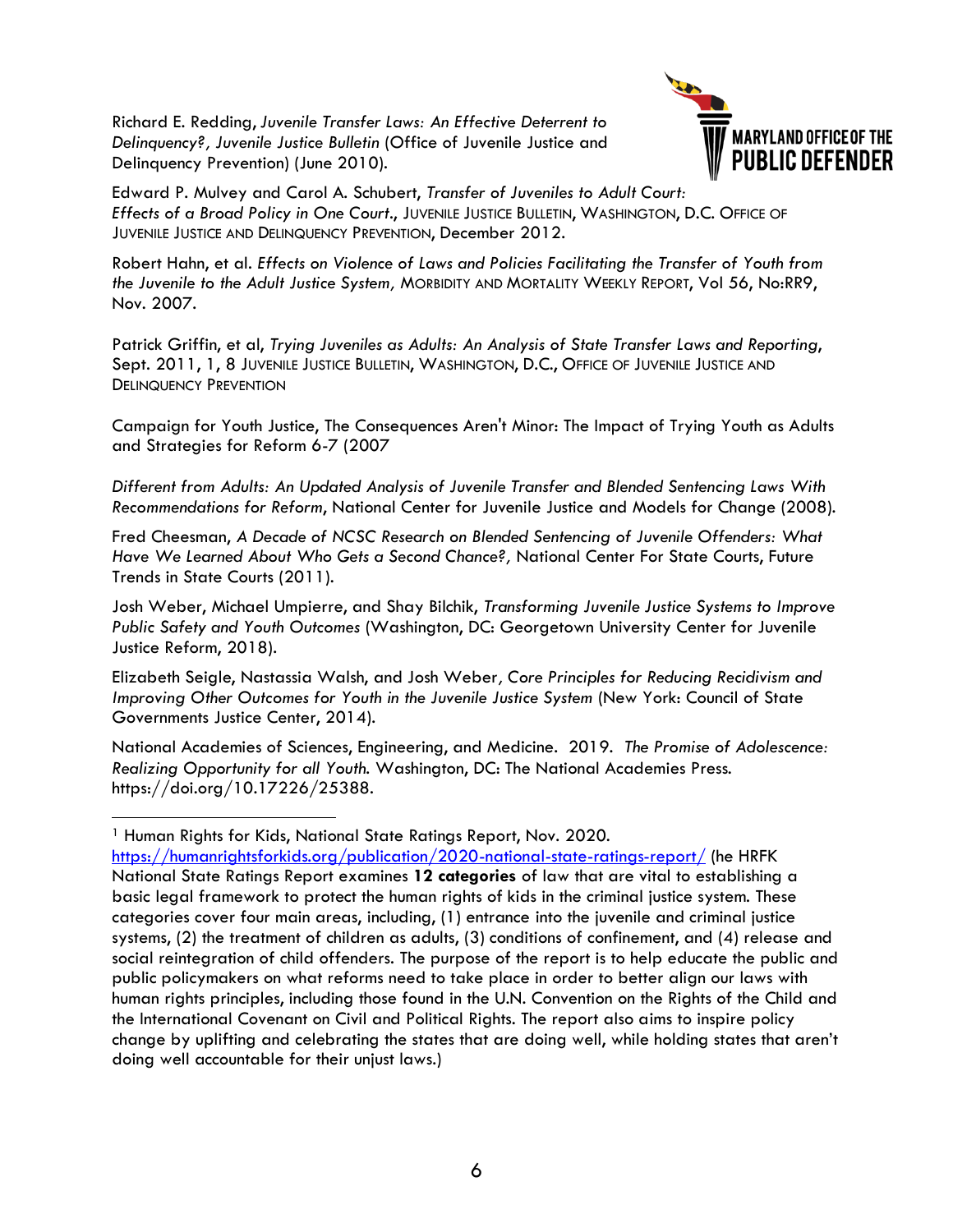

**MARYLAND OFFICE OF THE PUBLIC DEFENDER** 

and Prevention. [http://goccp.maryland.gov/reports-publications/juveniles-reports/juveniles](http://goccp.maryland.gov/reports-publications/juveniles-reports/juveniles-charged-adults-hb-943/)[charged-adults-hb-943/.](http://goccp.maryland.gov/reports-publications/juveniles-reports/juveniles-charged-adults-hb-943/)

<sup>3</sup> Inter-American Commission on Human Rights, The Situation of Children in the Adult Criminal Justice Sysmte in the United States, 1 March 2018,

<https://www.oas.org/en/iachr/reports/pdfs/Children-USA.pdf>. ("The IACHR has also observed that this phenomenon of child criminal defendants being treated as adults is part of a broader nationwide pattern in the United States of failure to protect and promote the rights of children, and failure to uniformly define "child" under the law in order to protect the fundamental human rights persons under the age of 18.") The United States has signed the UN Convention on the Rights of the Child (UNCRC), but is the only United Nations member state that is not a party to it. [https://www.unicef.org/child-rights-convention/convention-text-childrens-version.](https://www.unicef.org/child-rights-convention/convention-text-childrens-version)

<sup>4</sup> UCLA. The Impact of Prosecuting Youth in the Adult Criminal Justice System: A Review of the Literature. UCLA School of Law Juvenile Justice Project; 2010. [http://www.campaignforyouthjustice.org/documents/UCLALiterature-Review.pdf;](http://www.campaignforyouthjustice.org/documents/UCLALiterature-Review.pdf) RE Redding, *Juvenile Transfer Laws: An Effective Deterrent to Delinquency?, Juvenile Justice Bulletin* (Office of Juvenile Justice and Delinquency Prevention) (June 2010); E. Mulvey and C.A. Schubert, *Transfer of Juveniles to Adult Court: Effects of a Broad Policy in One Court*., JUVENILE JUSTICE BULLETIN, WASHINGTON, D.C. OFFICE OF JUVENILE JUSTICE AND DELINQUENCY PREVENTION, December 2012.

<sup>5</sup> Md. Code Ann. CJP §3-8a-03

<sup>6</sup> "These differences render suspect any conclusion that a juvenile falls among the worst offenders. The susceptibility of juveniles to immature and irresponsible behavior means "their irresponsible conduct is not as morally reprehensible as that of an adult." *Thompson*, supra, at 835 (plurality opinion). Their own vulnerability and comparative lack of control over their immediate surroundings mean juveniles have a greater claim than adults to be forgiven for failing to escape negative influences in their whole environment*. See Stanford*, 492 U. S., at 395 (Brennan, J., dissenting). The reality that juveniles still struggle to define their identity means it is less supportable to conclude that even a heinous crime committed by a juvenile is evidence of irretrievably depraved character. From a moral standpoint it would be misguided to equate the failings of a minor with those of an adult, for a greater possibility exists that a minor's character deficiencies will be reformed. Indeed, "[t]he relevance of youth as a mitigating factor derives from the fact that the signature qualities of youth are transient; as individuals mature, the impetuousness and recklessness that may dominate in younger years can subside." *Johnson*, supra, at 368." *Roper v. Simmons*, 543 U.S. 551 (2005.)

<sup>7</sup> *See supra*, note 2.

<sup>8</sup> Pew Charitable Trusts. Public Opinion on Juvenile Justice in America. (2014). [https://www.pewtrusts.org/en/research-and-analysis/issue-briefs/2014/12/public-opinion-on](https://www.pewtrusts.org/en/research-and-analysis/issue-briefs/2014/12/public-opinion-on-juvenile-justice-in-america)[juvenile-justice-in-america.](https://www.pewtrusts.org/en/research-and-analysis/issue-briefs/2014/12/public-opinion-on-juvenile-justice-in-america)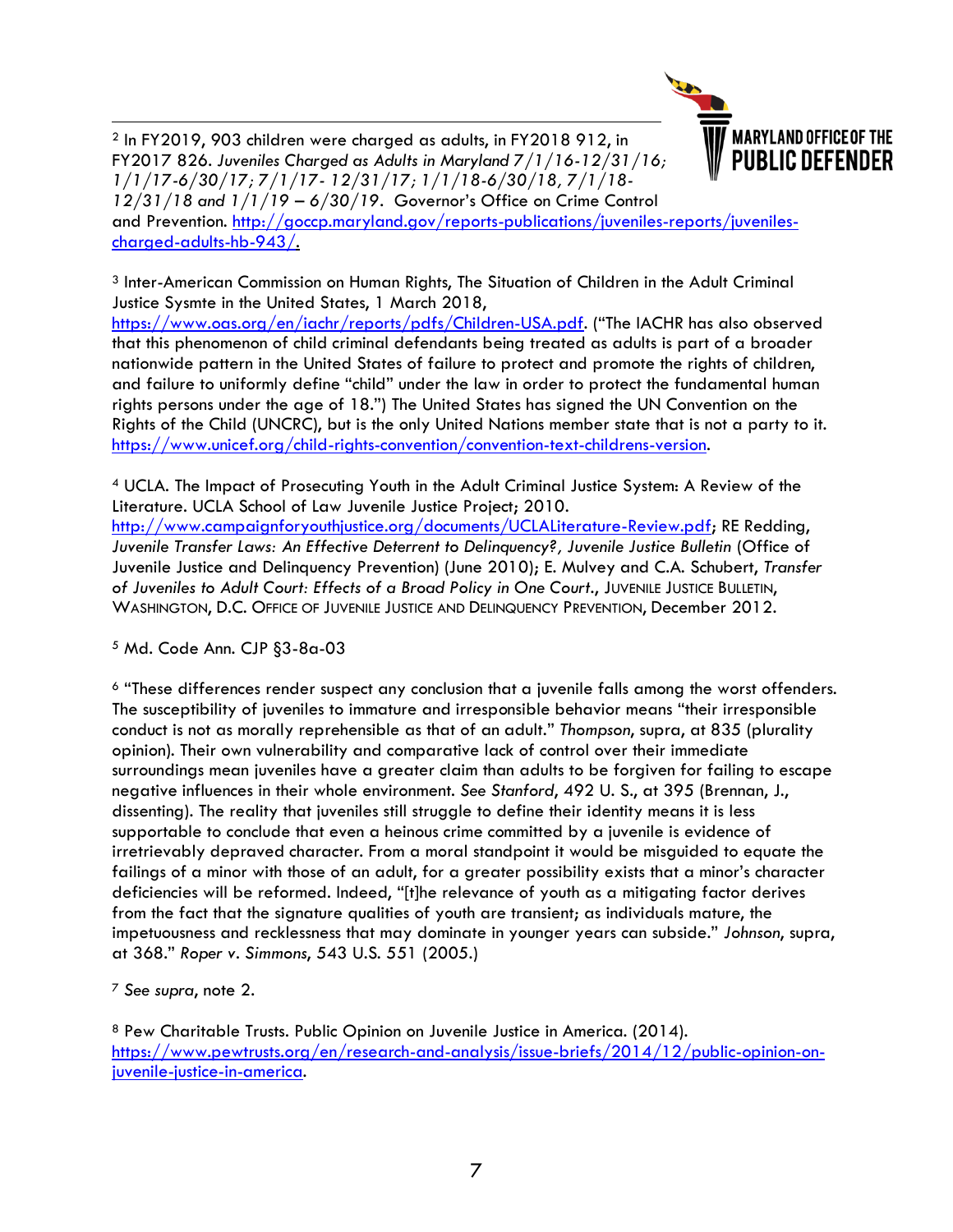<sup>9</sup> *Supra*, note 2.



<sup>10</sup> According to the Bureau of Justice Statistics, the suicide rate for youth in adult jails was 36 per 100,000 in 2014 (Noonan, Margaret E., "Mortality in Local Jails, 2000-2014 – Statistical Tables" (2016). Available at https://www.bjs.gov/content/pub/pdf/mlj0014st.pdf). The rate of suicides of juveniles in juvenile custody is about the same as the suicide rate of youth in the general population (Snyder, Howard N. "Is Suicide More Common Inside or Outside of Juvenile Facilities?" Corrections Today (February 2005). www.ncjj.org/PDF/Howardpubs/Research\_Notes\_2\_05.pdf); and according to the Centers for Disease Control and Prevention, the suicide rate for 16-17 year olds in the general population from 2000-2015 was 6.98 per 100,000 (Generated using the Web-based Injury Statistics Query and Reporting System (WISQARS) at https://webappa.cdc.gov/sasweb/ncipc/mortrate.html).

<sup>11</sup> Robert Hahn, et al. Effects on Violence of Laws and Policies Facilitating the Transfer of Youth from the Juvenile to the Adult Justice System, MORBIDITY AND MORTALITY WEEKLY REPORT, Vol 56, No:RR9, Nov. 2007.

 $12$  Connecticut, Mississippi, Massachusetts, Illinois and New Hampshire are among the states that have recently raised the age of criminal responsibility to 18. South Carolina, Louisiana, North Carolina and New York have all raised the age of juvenile jurisdiction in the past five years alone. The latter two were the only states in the union to automatically include all 16-year-olds in the adult system – starting this year they include most youth under 18 in juvenile court. Connecticut, Illinois, and New Jersey raised the age at which a youth could be moved from juvenile to adult court (15 for CT and NJ, 16 for IL). Kansas and Vermont set a minimum age for waiving a child to adult court (14 and 12 respectively). California now requires that a judge take into consideration maturity, age, and other indicators before moving a child to adult court on a limited number of offenses and Texas passed a bill that permits young people to appeal a transfer to adult court immediately rather than wait for a conviction. Both Illinois and Utah passed laws that lower the number of offenses that trigger a child being automatically being charged in adult court – for Illinois it went from five to three offenses. Delaware passed a bill that gives adult court judges the ability to send a case back to juvenile court. This would be a significant check on the many automatic paths to transfer in Delaware, including any 15-year-old charged with a felony while in possession of a firearm. Delaware already empowers its attorney general's office to send an automatically transferred youth back to juvenile court if it serves the interest of justice. Indiana has passed a law that now permits adult court judges to consider waiving a youth back into juvenile court after an automatic transfer.

<sup>13</sup> Robert Hahn, et al. *Effects on Violence of Laws and Policies Facilitating the Transfer of Youth from the Juvenile to the Adult Justice System,* MORBIDITY AND MORTALITY WEEKLY REPORT, Vol 56, No:RR9, Nov. 2007.

<sup>14</sup> For children at least 14 years of age jurisdiction begins in adult court if the charge is either First Degree Murder or First Degree Rape or the attempt of either. Excluded offenses for children at least 16 years of age those crimes are: Abduction; Kidnapping; Second Degree Murder and its attempt, Manslaughter, except involuntary manslaughter; Second degree rape and its attempt, Robbery with a dangerous weapon and its attempt; Third degree sexual offense; under CR [§ 3-](http://www.westlaw.com/Link/Document/FullText?findType=L&pubNum=1016992&cite=MDCRLWS3-307&originatingDoc=N09AF3790F2D511E286B1AC049B5CF712&refType=SP&originationContext=document&vr=3.0&rs=cblt1.0&transitionType=DocumentItem&contextData=(sc.Category)#co_pp_7b9b000044381) [307\(a\)\(1\);](http://www.westlaw.com/Link/Document/FullText?findType=L&pubNum=1016992&cite=MDCRLWS3-307&originatingDoc=N09AF3790F2D511E286B1AC049B5CF712&refType=SP&originationContext=document&vr=3.0&rs=cblt1.0&transitionType=DocumentItem&contextData=(sc.Category)#co_pp_7b9b000044381) Violating restrictions on possession or sale of firearms (PS [§ 5-133](http://www.westlaw.com/Link/Document/FullText?findType=L&pubNum=1077489&cite=MDPUSTYS5-133&originatingDoc=N09AF3790F2D511E286B1AC049B5CF712&refType=LQ&originationContext=document&vr=3.0&rs=cblt1.0&transitionType=DocumentItem&contextData=(sc.Category))[, 5-134,](http://www.westlaw.com/Link/Document/FullText?findType=L&pubNum=1077489&cite=MDPUSTYS5-134&originatingDoc=N09AF3790F2D511E286B1AC049B5CF712&refType=LQ&originationContext=document&vr=3.0&rs=cblt1.0&transitionType=DocumentItem&contextData=(sc.Category)) [5-138,](http://www.westlaw.com/Link/Document/FullText?findType=L&pubNum=1077489&cite=MDPUSTYS5-138&originatingDoc=N09AF3790F2D511E286B1AC049B5CF712&refType=LQ&originationContext=document&vr=3.0&rs=cblt1.0&transitionType=DocumentItem&contextData=(sc.Category)) or [5-203\) U](http://www.westlaw.com/Link/Document/FullText?findType=L&pubNum=1077489&cite=MDPUSTYS5-203&originatingDoc=N09AF3790F2D511E286B1AC049B5CF712&refType=LQ&originationContext=document&vr=3.0&rs=cblt1.0&transitionType=DocumentItem&contextData=(sc.Category))sing, wearing, carrying, or transporting a firearm during and in relation to drug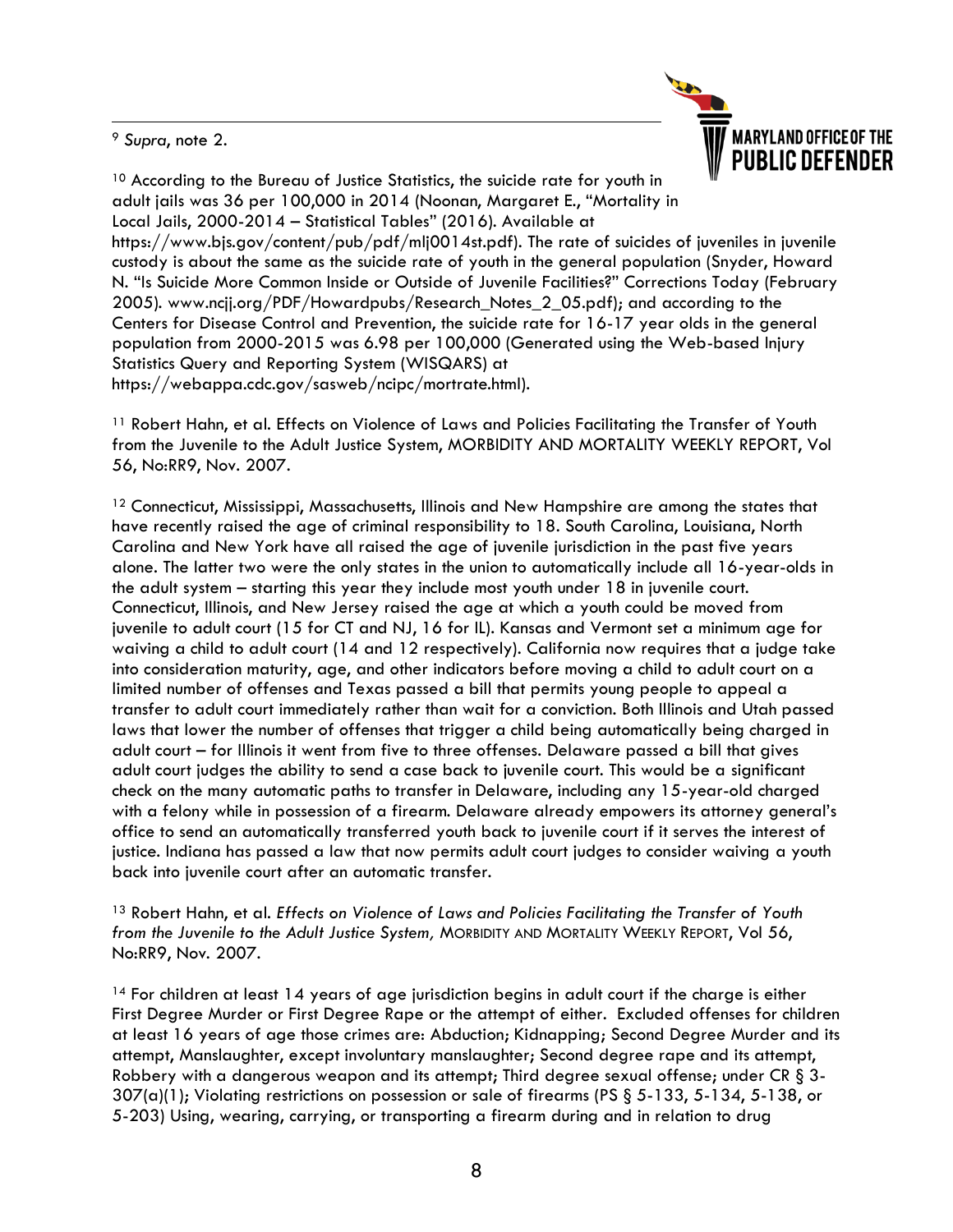trafficking; Use of a firearm under [§ 5-622 of the Criminal Law Article,](http://www.westlaw.com/Link/Document/FullText?findType=L&pubNum=1016992&cite=MDCRLWS5-622&originatingDoc=N09AF3790F2D511E286B1AC049B5CF712&refType=LQ&originationContext=document&vr=3.0&rs=cblt1.0&transitionType=DocumentItem&contextData=(sc.Category)) Carjacking or armed carjacking, First degree assault,



Wear/carry/transport a handgun, Using a firearm in commission of a violent crime, Use or possession of a machine gun in a crime of violence, and Use of a machine gun for aggressive purposes. Md. Code Ann. Courts and Judicial Proceedings §3-8A-03(d)(4).

<sup>15</sup> Transfer was formerly referred to as Reverse Waiver in Maryland's statutory and case law, and is still often referred to as Reverse Waiver many states and in scientific studies and policy literature.

<sup>16</sup> Code of Md., Sec. 3-804.

<sup>17</sup> *Juveniles Charged as Adults in Maryland 7/1/16-12/31/16; 1/1/17-6/30/17; 7/1/17- 12/31/17; and 1/1/18-6/30/18,* Governor's Office on Crime Control and Prevention. [http://goccp.maryland.gov/reports-publications/juveniles-reports/juveniles-charged-adults-hb-](http://goccp.maryland.gov/reports-publications/juveniles-reports/juveniles-charged-adults-hb-943/)[943/](http://goccp.maryland.gov/reports-publications/juveniles-reports/juveniles-charged-adults-hb-943/)

<sup>18</sup> 2018 DJS Data Resource Guide, p 245.

<sup>19</sup> Per data given to OPD by Maryland Sentencing Guidelines Commission on July 26, 2019 regarding youth sentenced as adults.

<sup>20</sup> Just Kids Partnership, *Just Kids: Baltimore's Youth in the Adult Criminal Justice System*, 2014. <http://justkidsmaryland.org/wp-content/uploads/2014/06/Just-Kids-Report.pdf>

<sup>21</sup> Robert Hahn, et al. *Effects on Violence of Laws and Policies Facilitating the Transfer of Youth from the Juvenile to the Adult Justice System,* MORBIDITY AND MORTALITY WEEKLY REPORT, Vol 56, No:RR9, Nov. 2007

<sup>22</sup> Patrick Griffin, et al, *Trying Juveniles as Adults: An Analysis of State Transfer Laws and Reporting*, Sept. 2011, 1, 8 JUVENILE JUSTICE BULLETIN, WASHINGTON, D.C., OFFICE OF JUVENILE JUSTICE AND DELINQUENCY PREVENTION at p. 26.

<sup>23</sup> Patrick Griffin, et al, *Trying Juveniles as Adults: An Analysis of State Transfer Laws and Reporting*, Sept. 2011, 1, 8 JUVENILE JUSTICE BULLETIN, WASHINGTON, D.C., OFFICE OF JUVENILE JUSTICE AND DELINQUENCY PREVENTION

<sup>24</sup> CAMPAIGN FOR YOUTH JUSTICE, THE CONSEQUENCES AREN'T MINOR: THE IMPACT OF TRYING YOUTH AS ADULTS AND STRATEGIES FOR REFORM 6-7 (2007); *see also* RICHARD E. REDDING, JUVENILE TRANSFER LAWS: AN EFFECTIVE DETERRENT TO DELINQUENCY?, JUVENILE JUSTICE BULLETIN (Office of Juvenile Justice and Delinquency Prevention) (June 2010).

<sup>25</sup> Lauren Cahalan, et al, *Recidivism and Barriers to Successful Reentry,* August 2018. [https://publicservicescholars.umbc.edu/files/2016/11/Recidivism-and-Barriers-to-Successful-](https://publicservicescholars.umbc.edu/files/2016/11/Recidivism-and-Barriers-to-Successful-Reentry_Final.pdf)[Reentry\\_Final.pdf](https://publicservicescholars.umbc.edu/files/2016/11/Recidivism-and-Barriers-to-Successful-Reentry_Final.pdf)

<sup>26</sup> Department of Juvenile Services Data Resource Guide 2018 at 187.